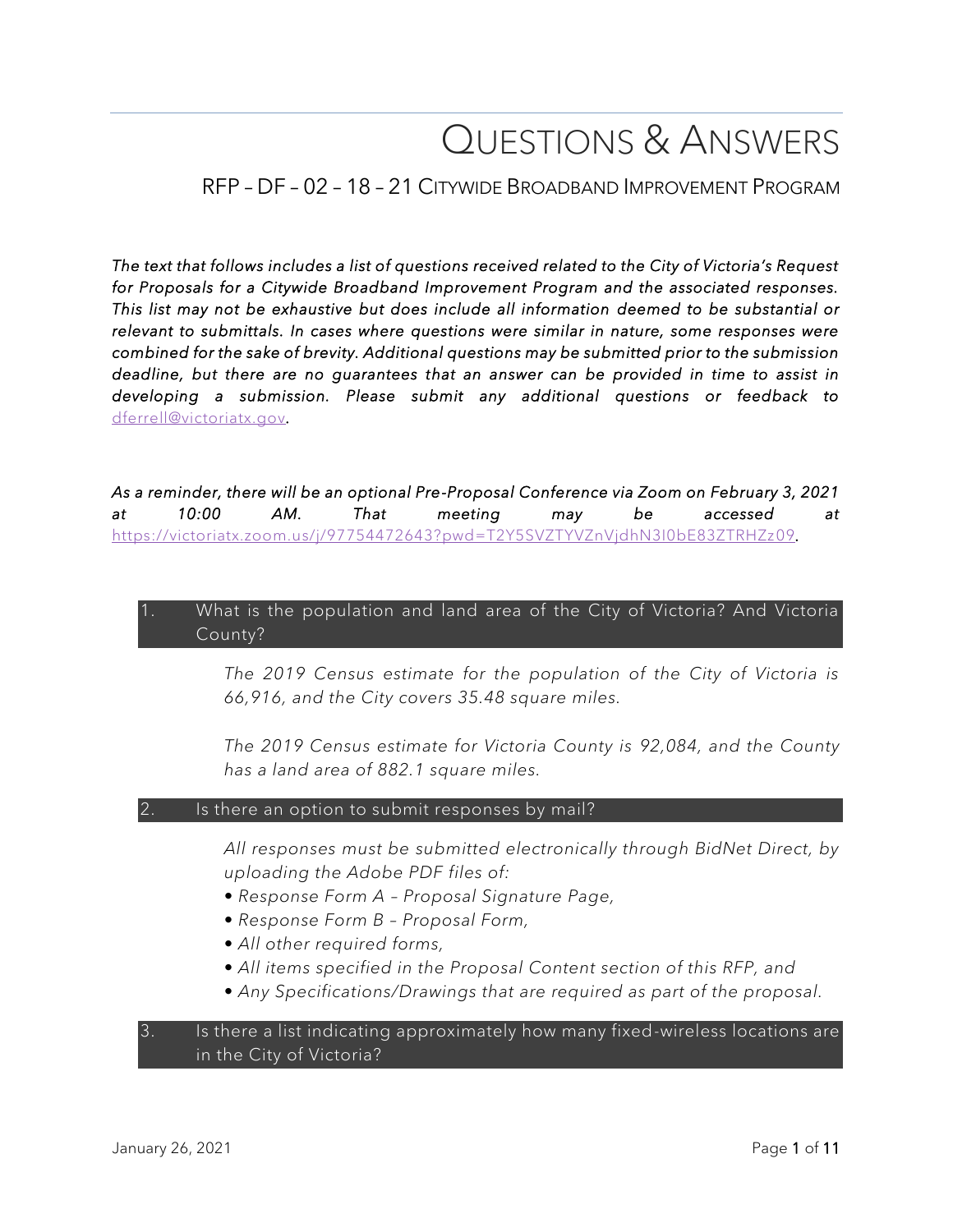*No. There is currently no consolidated list of fixed wireless locations in Victoria. Limited information can be found at [www.towercoverage.com](http://www.towercoverage.com/) and at<https://connectednation.org/texas/mapping-analysis/>*

4. Are the Fixed-Wireless installations point-to-point or point-to-multipoint?

- a. If PtMP, is there a list of approximately how any subscribers per access point? What type of services are currently been provided by the access points?
- b. If PtP, in what FQ band these links are operating, Unlicensed or Licensed? If Licensed, what FQ? Can the City of Victoria provide us with call signs of these links?

*In the absence of a consolidated list the answer to these questions cannot be determined.* 

## 5. Are there documents available that shows existing Fiber Optic Infrastructure, capacity been used, capacity reserved, type of services been provided?

*There are no documents or records of service capacity. Existing, publicly owned fiber optic lines may be viewed at [https://maps.victoriatx.org/MapViewer/PublicMap.html.](https://maps.victoriatx.org/MapViewer/PublicMap.html) Route maps, extracted from Fiberlocator (a subscription based service) are available upon request.*

6. Map with locations of central offices (CO's), hubs, type of equipment (ie: muxes, routers, fiber terminals, etc.), antenna supporting structures own by the City?

> *The only maps that are available are through the City at <https://maps.victoriatx.org/MapViewer/PublicMap.html> and through Connected Nation at [https://connectednation.org/texas/mapping](https://connectednation.org/texas/mapping-analysis/)[analysis/.](https://connectednation.org/texas/mapping-analysis/)*

#### Does the City of Victoria own fiber infrastructure?

*Yes, the City does own segments of fiber.*

- 8. Is there an agreement between the power distribution pole owner and City of Victoria, in case the designed requires attaching new fiber optic and/or RF equipment?
	- *No. There is currently no agreement in place for the use of electrical poles.*
- 9. In the case where the proposed design network requires new attachment to power distribution poles, are there any requirements (ie: pole loading analysis) by the utility owning these poles?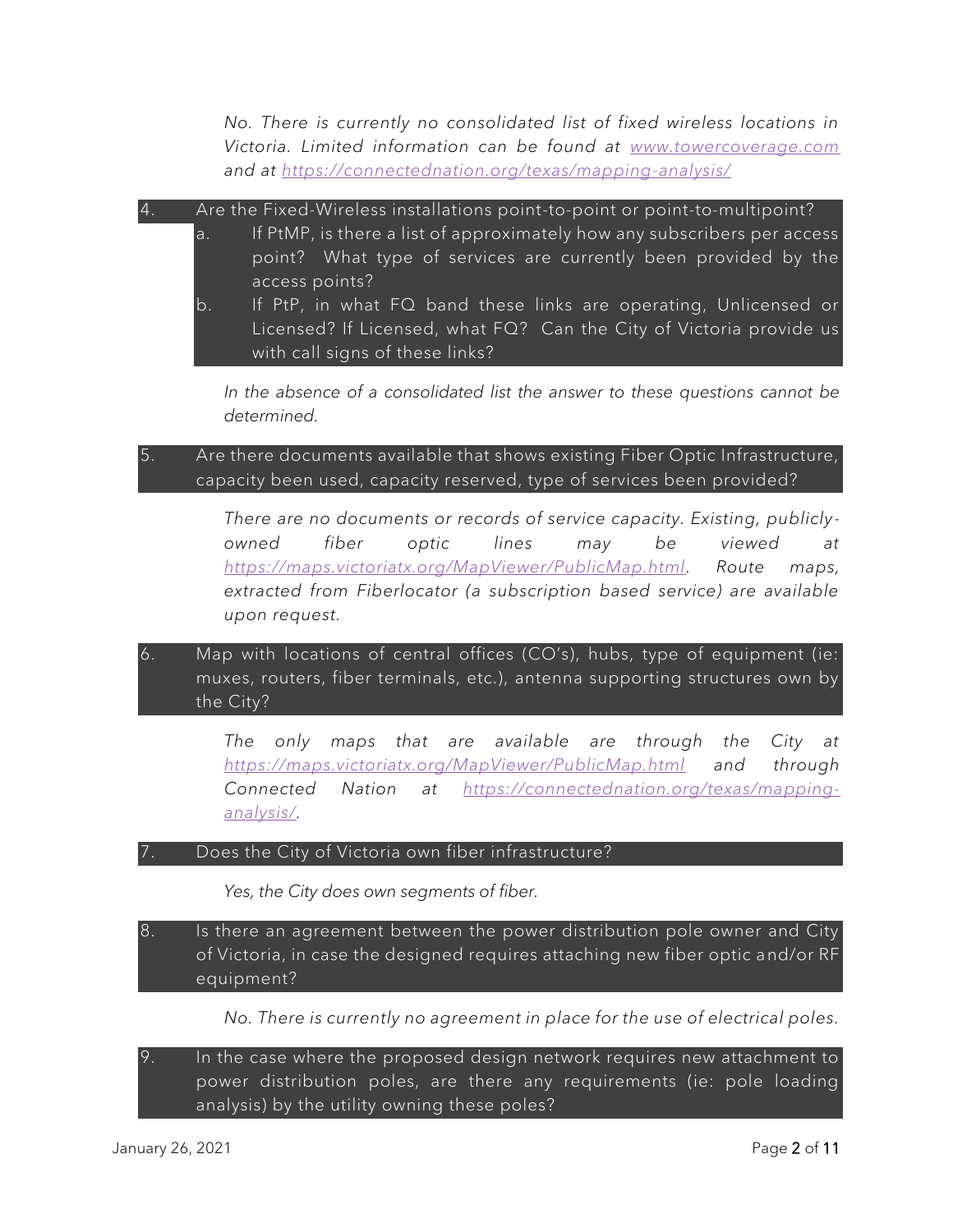*The City has a positive relationship with AEP and the Victoria Electric Cooperative (VEC), the two electric providers inside the City. There are currently no special arrangements for the use of these poles, however.*

## 10. Is there a map showing the connection points to the eleven (11) ISP's currently providing services to City of Victoria?

*The only maps that are available are through the City at <https://maps.victoriatx.org/MapViewer/PublicMap.html> and through Connected Nation at [https://connectednation.org/texas/mapping](https://connectednation.org/texas/mapping-analysis/)[analysis/.](https://connectednation.org/texas/mapping-analysis/)* 

11. It is our understanding that part of the SOW of this RFP is improve the Broadband network for Victoria and surrounding "Golden Crescent Region". It is also our understanding that there's a Golden Crescent Regional Planning Commission established (7 counties). How does the design, planning, and implementation of this project will be affected (if any) by the GCRP Commission? Does the contractor have to present the plan to the council, or will it be the City of Victoria responsibility?

> *Proposals submitted in response to this effort will be shared with the Golden Crescent Regional Planning Commission representatives who serve on the Victoria Broadband Commission. As they see fit, requests will be made to share these proposals with other jurisdictions (cities, counties, etc…). Assuming that permission is granted, any additional arrangements or extensions to the work being completed in the City of Victoria may be negotiated separately with the appropriate entities.*

12. Phase 1 – "Existing Capacity for Connectivity" does not include assessment of the Public Safety Infrastructure, however part of Phase 2 – "Enhanced Network Feasibility" states "expandable public safety communications technologies that may be adopted throughout the region, including interoperability with FirstNet". Can we get clarification if part of Phase 1 should include assessment of the Public Safety infrastructure in order to present a plan on Phase 2?

> *An assessment of the public safety network is not a direct requirement but will be preferred.*

13. Regarding submission, what "All other required forms" are required besides Form A and Form B?

> *As applicable these would include, but may not be limited to, Form CIQ (see RFP page 11), Form 1295 (see RFP page 12), and Attachment C (see RFP page 12).*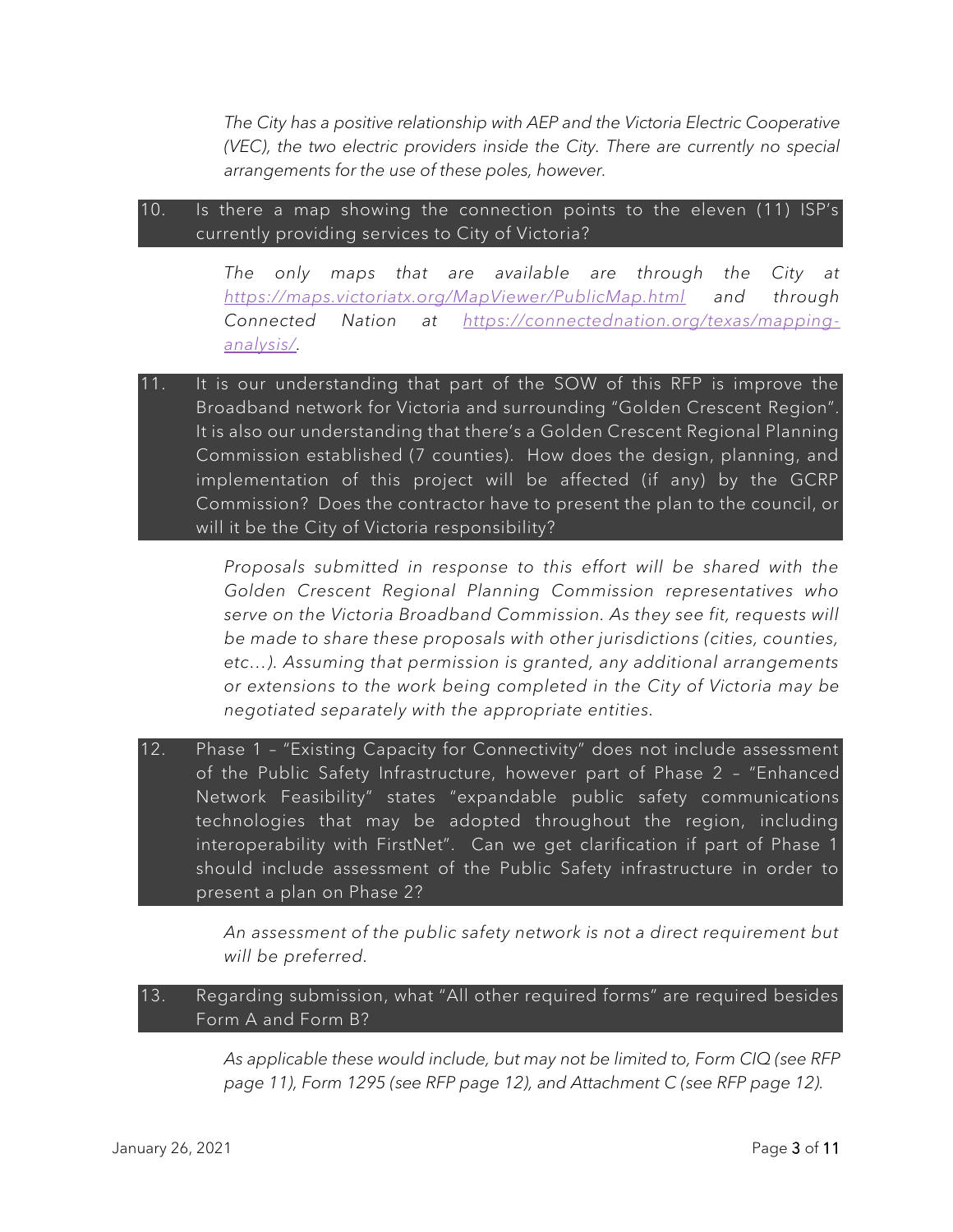14. Has the City or Victoria Broadband Commission already performed any kind of broadband or technology research, market assessment, demand aggregation, or feasibility studies beyond Connected Nation's efforts?

> *No. There have been no additional studies or assessments outside of the work of Connected Nation and the U.S. Census Bureau.*

## 15. Has the City established a date of completion for the three phases of the project referenced in the RFP? Does the City desire/require a date of completion for construction and implementation of any subsequent phases?

*No. The City will negotiate a timeline with the selected development partner.*  Where feasible, it may be helpful to provide a general proposed timeline along *with your response.*

#### 16. Are there any preliminary designs you can share?

*No. Designs will be negotiated with the development partner and are subject to the proposal of the selected development partner.*

17. Referencing MapViewer/PublicMap, are there three (3) independent networks, or a single network with three (3) owners? Does the City already own or operate optical fiber or wireless equipment? Does the City or County have any available conduits or fiber strands? Please describe the architecture (providing more detail than MapViewer/PublicMap) and what it serves (municipal locations, businesses, residences, etc.).

> *There is one network that has multiple independent owners. The network does have available fiber strands within some certain segments of the network. This network is used exclusively by Public Entities to serve their own locations, no businesses or residences are connected to this network.*

18. Does the city provide internet service or connectivity to commercial and residential sites, or also for cellular/wireless/smart solutions (lighting, AMI, SCADA, etc.)?

*No. The City is not currently an internet service provider of any kind.*

19. In contrast to partnering with or deferring to private 3rd party, does the City have an interest in owning, maintaining, and/or operating a lit or dark network, related infrastructure (like vacant duct), or services (internet access or other)?

> *Ownership of the infrastructure is not ideal for the City and may provide equity and value to the development partner. Where necessary, the City is not opposed*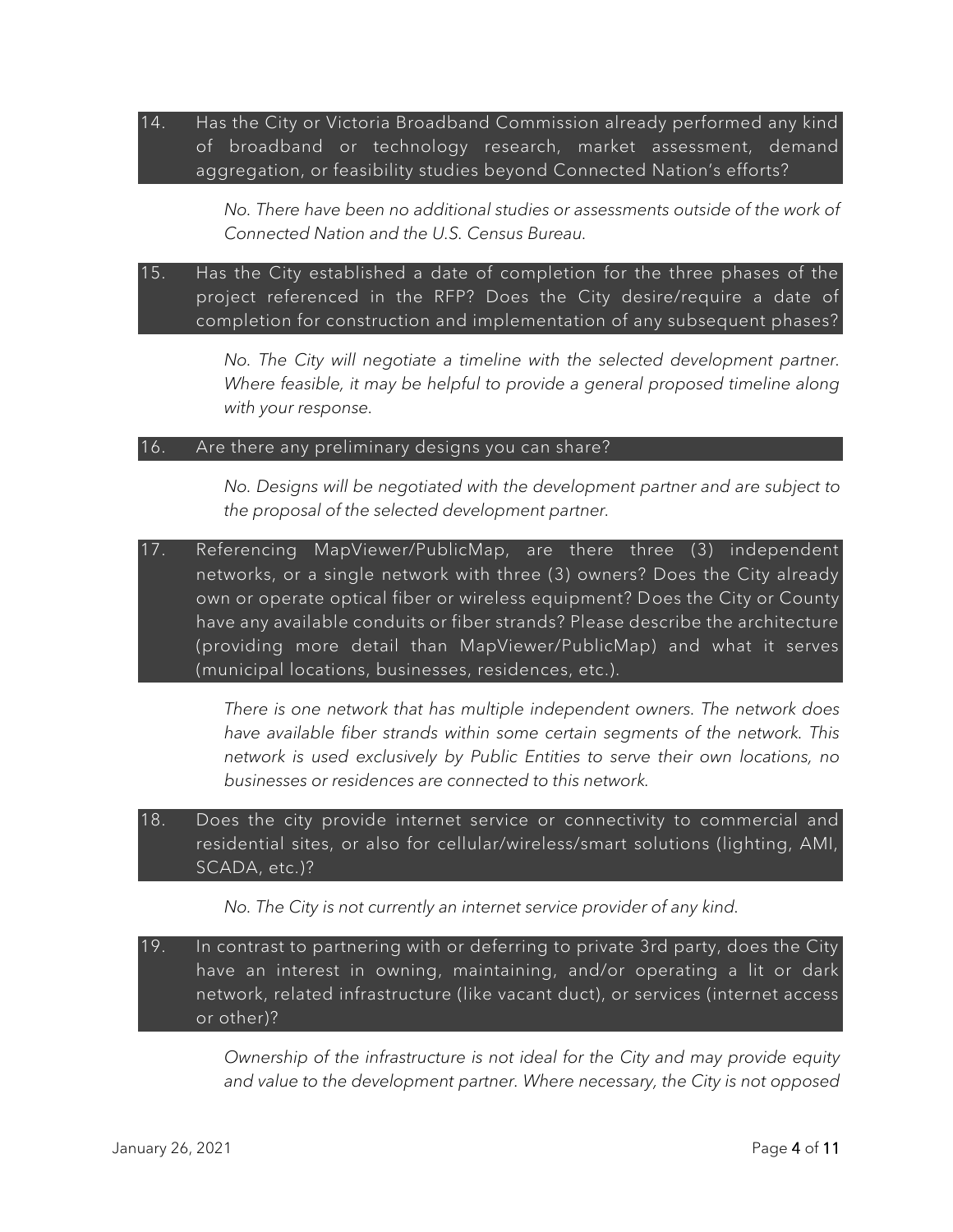*to owning the infrastructure, but it has been our assumption that infrastructure ownership would be valuable to the selected development partner.* 

## 20. If the goal(s) of this project are best accomplished through a wired solution, would the City also want to own/manage drops (extending the network from the Right of Way to private properties)?

*Ownership of the infrastructure is not ideal for the City and may provide equity and value to the development partner. Where necessary, the City is not opposed to owning the infrastructure, but it has been our assumption that infrastructure ownership would be valuable to the selected development partner.* 

## 21. What is the current process for placing equipment within current easements? What will be the process to improve the easements for broadband applications?

*Although telecommunications throughout Texas are governed by the Public Utilities Commission, cities maintain full control of the rights-of-way within their boundaries. The City of Victoria regulates access to existing rights-of-way in Chapter 20, Article VII of the Code of Ordinances, which can be found at [https://library.municode.com/tx/victoria/codes/code\\_of\\_ordinances?nodeId=CI](https://library.municode.com/tx/victoria/codes/code_of_ordinances?nodeId=CICO_CH20STSICUGU_ARTVIIRI-WMA) [CO\\_CH20STSICUGU\\_ARTVIIRI-WMA.](https://library.municode.com/tx/victoria/codes/code_of_ordinances?nodeId=CICO_CH20STSICUGU_ARTVIIRI-WMA)* 

*Given the unique nature of this project, amendments will be made as necessary.* 

22. What network database(s) is/will the city use (GIS, CAD, etc.) for any city owned or managed assets (fiber, duct, utilities, streets, trees, etc.)? What data will be available to RFP candidates?

*The City will utilize a GIS database for any city-owned infrastructure.*

## 23. Does the City expect ubiquitous coverage within City limits (service to every premise)?

*Ubiquitous coverage would be ideal. However, the extent of coverage feasibility is expected to be determined in conjunction with the selected development partner.*

# 24. The RFP states 29% population doesn't subscribe to internet. Has City performed a demand aggregation study?

*This information is provided by the U.S. Census Bureau in a report titled Presence and Types of Internet Subscriptions in Household American Community Survey 1 year estimates.*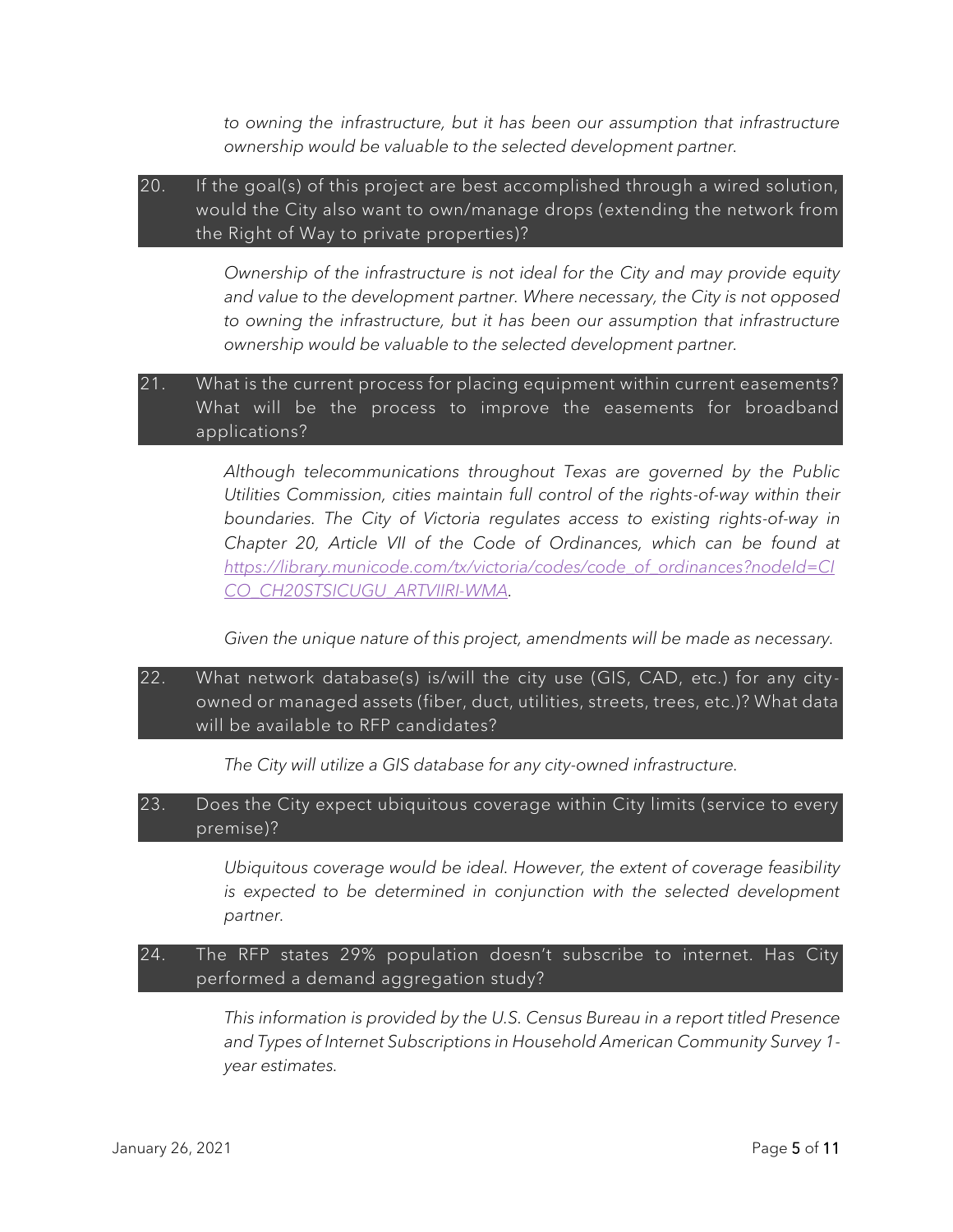25. Is network diversity/redundancy a requirement and if so, for what type locations (Police, Fire, Municipal, etc.)?

> *Respondents are encouraged to consider all factors that would benefit the strength and reliability of the service. The most competitive proposal will be selected.*

26. Has the City communicated with local property owners about the RFP? Have there been any service studies or surveys completed for businesses or Multi-Dwelling Units (MDU's)? Does the City have any additional information for planned/unconstructed greenfield projects?

> *The City has not had communications with existing property owners. All available information has been published online at www.victoriatx.gov/broadband.*

#### 27. Are there existing service contracts for City buildings? If so, when do they expire?

*Yes, AT&T Fiber on Demand for point to point fiber – expires within the year. Suddenlink for Internet– also expiring this year.*

## 28. Does the City desire to partner with communities outside City limits for a regional plan (in Victoria County or with Victoria Electric for example)?

*Yes, the RFP references a connection to the Golden Crescent Region. The City finds a great deal of benefit in being connected to neighboring communities.*

#### 29. Does the City already have real estate identified for network electronics/data center?

#### *No. No sites have been selected.*

30. Does the City own a co-location facility where 3rd-party Service Provider would interconnect/aggregate fiber connections from subscribers? If so, will this facility provide racks, cooling, UPS, generator backup, or will these facilities be the responsibility of the Service Provider?

> *The City does not currently own a co-location facility. Where necessary, the City is not opposed to owning the infrastructure, but it has been our assumption that infrastructure ownership would be valuable to the selected development partner.*

31. What sources of funding has the City already pursued/acquired to support this RFP and any subsequent programs? Would the City fund the fiber network build using bonds, private funding, P3 partnership, or other methods?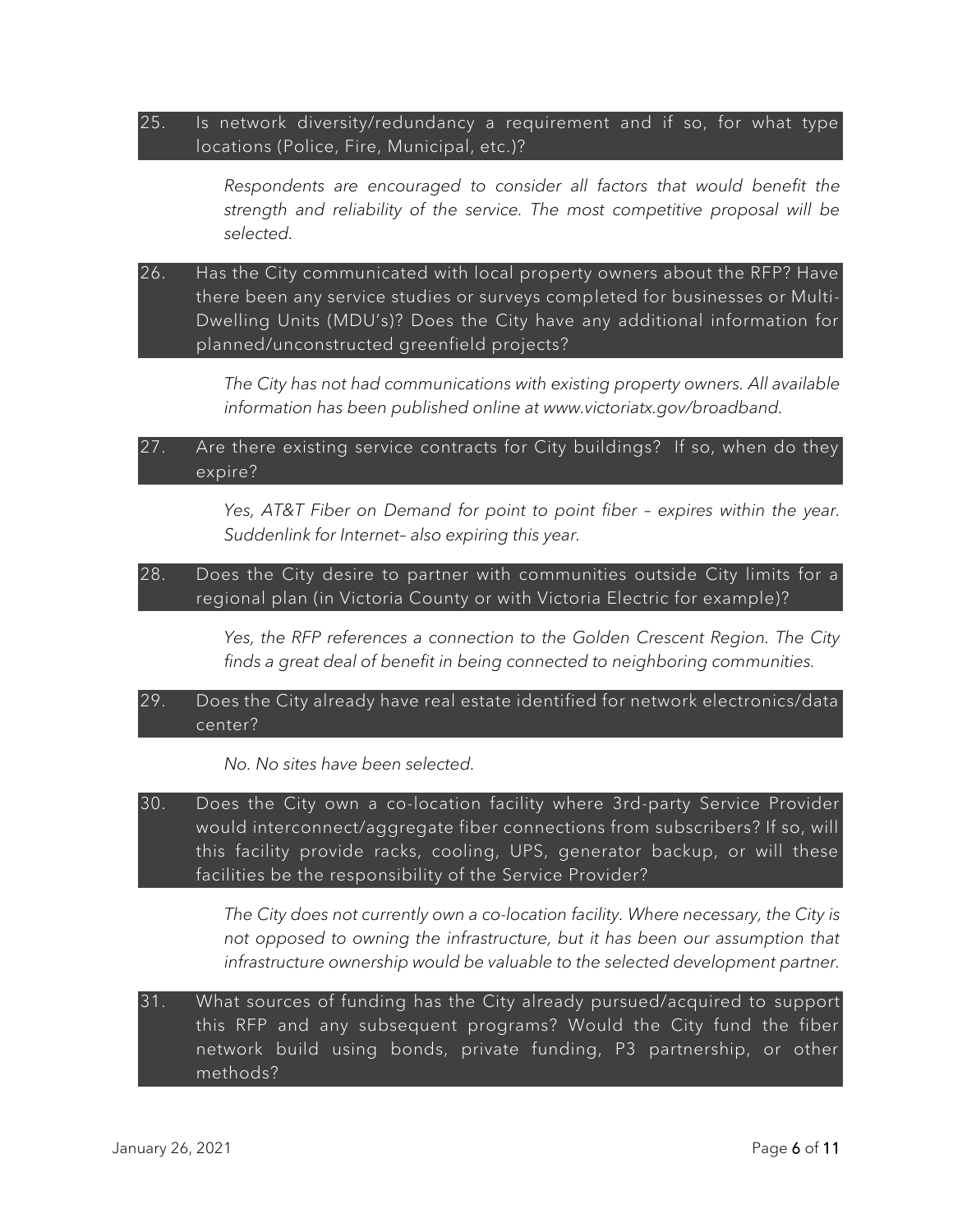*Funding avenues will be determined based on needs associated with the selected proposal. The City will explore all options and asks that potential development partners assist in the identification of outside funding opportunities.* 

#### 32. Does the City already have a dedicated communications service provider?

*The City currently uses AT&T for telecommunications.*

33. Does the City have any franchise agreements or legal limitations with incumbent communication service providers? Has the City been approached by an incumbent communications service provider to build out the city? Who are the existing incumbents in market and primary points of contact?

> *Information regarding the incumbent provider technology and website is listed* below. Each respondent should conduct their own due diligence. The City of *Victoria offers the following websites for your research:*

*<https://www.txcable.com/about-2-2/member-companies/> [https://tta.org/wp-content/uploads/2019/01/TXTR\\_TXTR0018.pdf](https://tta.org/wp-content/uploads/2019/01/TXTR_TXTR0018.pdf) <https://www.tstci.org/tstci-members> <https://www.puc.texas.gov/industry/communications/directories/Default.aspx> [https://members.wispa.org/members/directory/search\\_bootstrap.php?org\\_id=](https://members.wispa.org/members/directory/search_bootstrap.php?org_id=WISP) [WISP](https://members.wispa.org/members/directory/search_bootstrap.php?org_id=WISP)*

#### 34. What other utilities does the City already support (water, gas, power, etc.)?

*The City is the provider of water and wastewater systems. Gas and electric services are primarily provided by private entities.* 

#### 35. What is the City's relationship with the local power provider?

*The City maintains a positive relationship with AEP and Victoria Electric Cooperative (VEC).*

#### 36. Does the City have any special relationships with pole owners for attaching cable or antennae?

*The City does not have any special relationships with pole owners.*

## 37. Would the City be able to provide free access and power to pole locations for smart city applications (such as public Wi-Fi)?

*Where appropriate, the City is would entertain an arrangement for providing free access and power for public Wi-Fi.*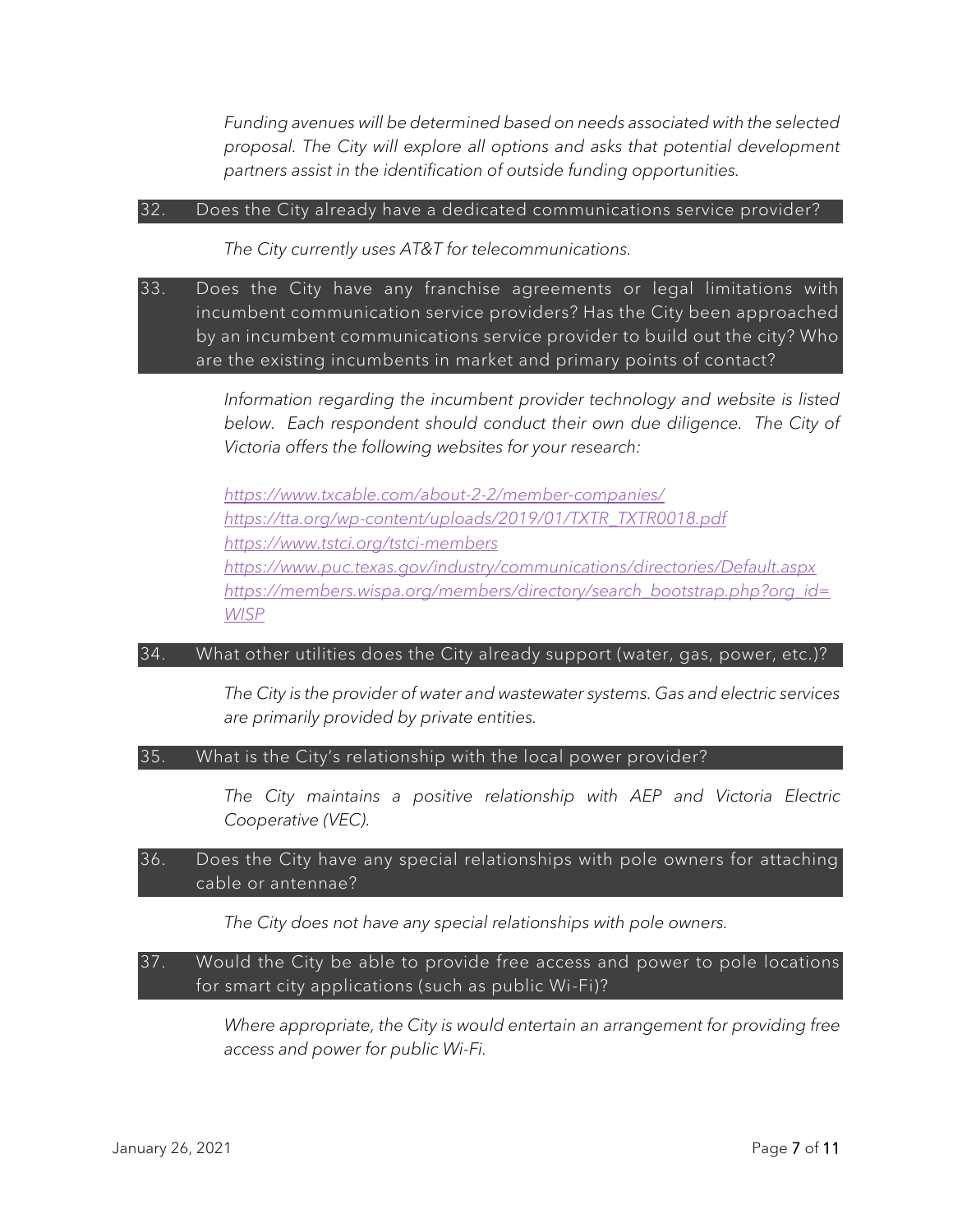#### 38. Does the City have a pre-determined list of core applications (Smart City, IoT) it expects to result from this project?

*The City does not have a pre-determined list of core applications, but respondents are encouraged to be creative in their proposals for smart city initiatives.* 

## 39. Please provide a list of all smart/advanced applications today? Such as traffic monitoring & control systems, smart lighting, cameras, etc.

*The City currently utilizes traffic monitoring and automatic meter read (AMR).*

#### 40. Does the City already have a preferred Construction company?

State procurement laws prevent the City from engaging in preferential treatment for construction contractors.

#### 41. Will the City have any special requirements for the employment of Union and Non-Union construction services?

*No. The City will not require the use of union or non-union construction services.* 

## 42. Does the City have any restrictions for construction activities (downtown or historic districts, moratoriums, special events, seasonal events, weekends, special hours, etc.)?

*The City has regulations requiring advance written approval for communication infrastructure installed in design districts or historic districts. These regulations can be found in Chapter 20, Article VIII of the City's Code of Ordinances, which are online at* 

*[https://library.municode.com/tx/victoria/codes/code\\_of\\_ordinances?nodeId=CI](https://library.municode.com/tx/victoria/codes/code_of_ordinances?nodeId=CICO_CH20STSICUGU_ARTVIIIDEMA) [CO\\_CH20STSICUGU\\_ARTVIIIDEMA.](https://library.municode.com/tx/victoria/codes/code_of_ordinances?nodeId=CICO_CH20STSICUGU_ARTVIIIDEMA)* 

#### 43. Can the City provide a preferred list of City/County department contact list?

*A list of contacts will be provided to the selected development partner with the aim of making construction, permitting, and research as efficient as possible.* 

## 44. Can City/County permits be processed under a blanket permit for this project?

Permits requirements will be based on the work proposed. For development on *private sites, site plans are generally a requirement. Electrical permits are also a typical requirement, if electrical work is necessary.*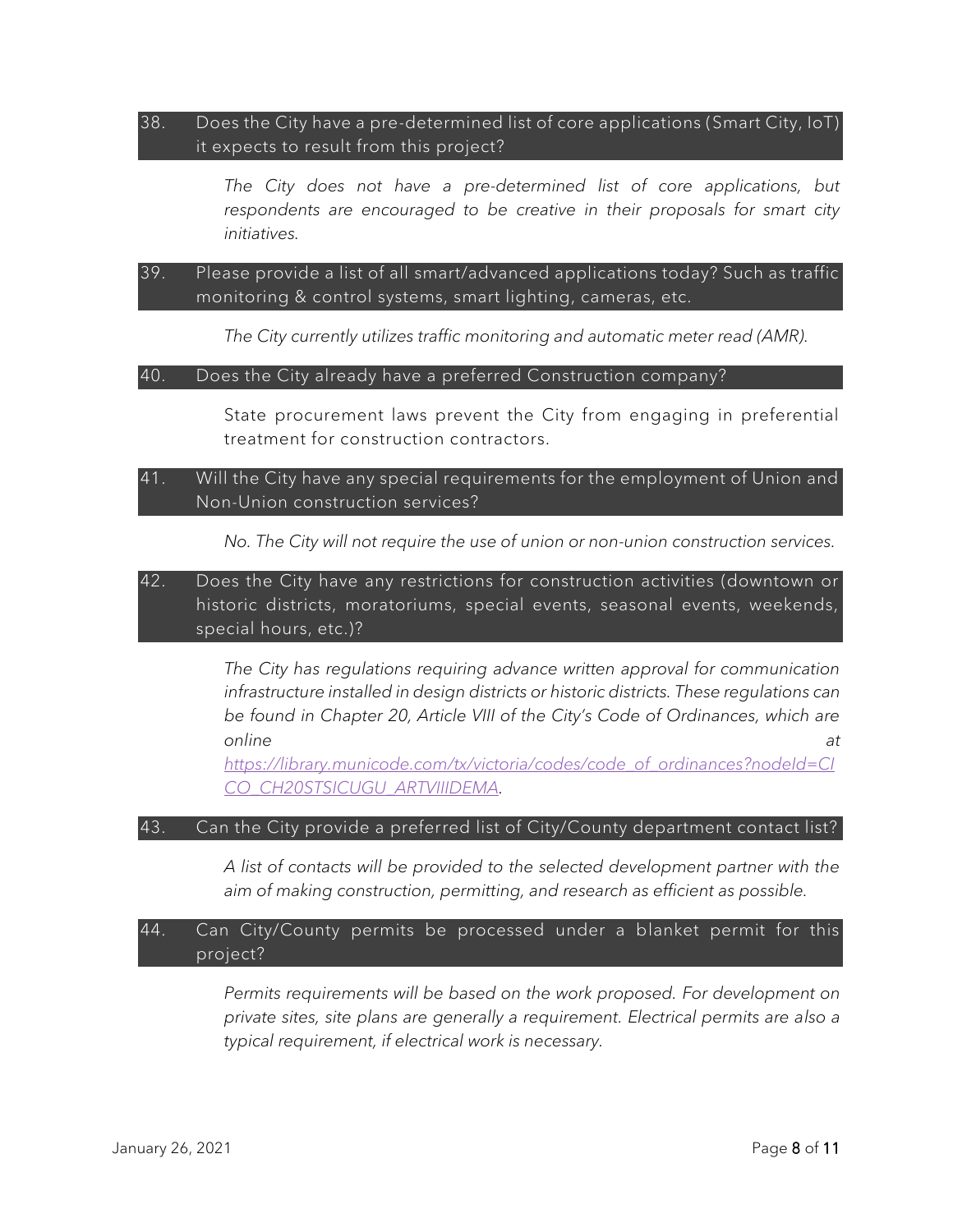*Currently, installation of fiber and other telecommunications infrastructure in easements is done through a franchise agreement rather than a permit. The agreement with the selected development partner will include a franchise*  agreement. For any associated work performed outside of the City limits, the appropriate entity would need to be consulted about specific permit *requirements.* 

#### 45. What is the current interval for review of City permits?

*The internal review for City permits varies with the type of permit to be issued. Generally, the process includes the City's Development Department and the Fire Marshal's Office.* 

## 46. What is the current interval for review of County permits?

*The internal review for County permits varies with the type of permit to be issued, but Victoria County does not issue building permits.* 

# 47. What is the size of the staff involved in processing permits for the City/County?

*In the City's Development Services Department, we have a Plan Reviewer and 3 Development Specialists. However, the Assistant Building Official and Assistant Director/Building Official also get involved in complex commercial jobs. Fire Marshal's office have staff that also review plans pertaining to fire code and Public Works also has staff involved in reviewing plans pertaining to pre-treatment and utilities.*

*Victoria County does not issue building permits, but there are four (4) staff involved in general permitting activities.* 

## 48. What is the current volume (daily/weekly/monthly) of permits submitted to the City/County?

*Victoria County does not issue building permits, but some recent permitting data from the City can be found [here.](https://victoriatx-my.sharepoint.com/:b:/g/personal/dferrell_victoriatx_gov/EWSXs2PGLnxBkaZ_tTlWQusBXsOZV0F0zvucoiyXPbKtpA?e=MMxsL0) Additional data is contained in monthly reports for the Planning Commission – available online [here.](https://victoriatx.civicweb.net/Portal/MeetingTypeList.aspx)*

#### 49. How would volumes exceeding capacity be handled?

For this project, existing staff will be made available to address any building or *permitting concerns. There are no anticipated concerns with staff capacity.* 

#### 50. Is the City looking for responses primarily from Internet Service Providers?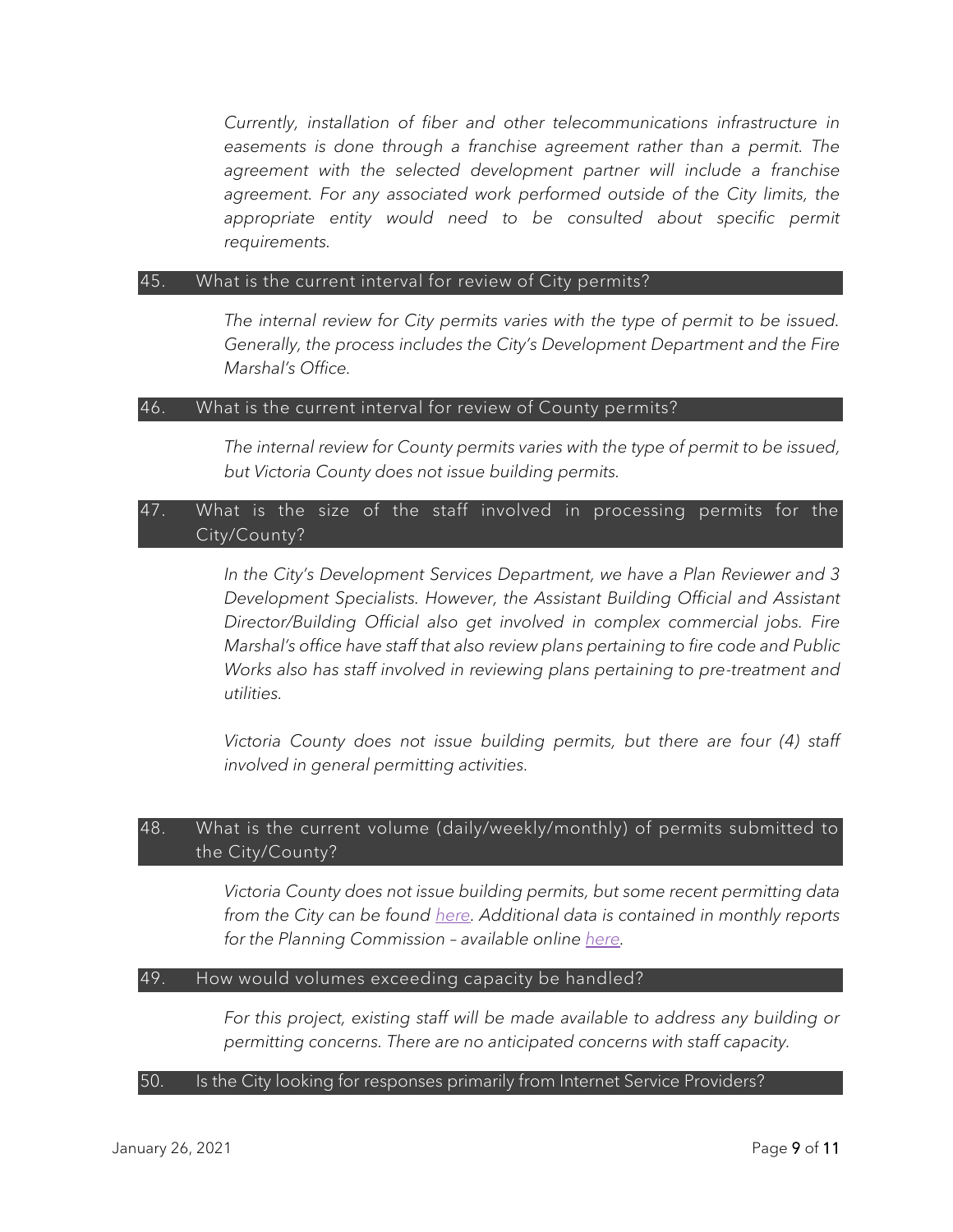*The City welcomes responses from ISPs and non-ISPs and has no preference between them. For non-ISPs, a relationship with service providers will be important eventually, however.* 

#### 51. Is there a possibility of seeing multiple awards from this process?

*Given the nature of this project, the City is open to any and all possibilities. If responses are received from compatible companies, the City may entertain a relationship with more than one development partner. This, of course, assumes all parties have an interest in working together.*

## 52. Are respondents expected to submit proposals alone or is it acceptable for a proposal to be submitted by a partnership?

*Proposals will be accepted from individual firms or partnerships.*

#### 53. Is the City of Victoria hoping to become an Internet Service Provider?

*The City of Victoria has no interest in becoming an Internet Service Provider currently.*

## 54. Will respondents who are not selected still be able to serve the City of Victoria if they chose to do without a partnership?

*Yes. Respondents not selected as the City's development partner are encouraged to do business in the City of Victoria and/or surrounding region.*

## 55. The RFP asks for evidence of authority to do business in Texas – is that due with the submission or in the event of selection?

*Evidence of authority to do business in Texas may be submitted either with the proposal or at the time of an interview, if selected. No contract will be awarded without this submission.* 

#### 56. Why is it beneficial to a respondent to enter a development partnership with the City?

*The City maintains existing rights-of-way and other resources that may be beneficial to a development partner. There may also be advantages related to the franchise agreements and costs associated with construction inside the city limits.*  Further, the Victoria Broadband Commission will serve as a link to many other *entities that operate within and around the City of Victoria.* 

#### 57. What is the City hoping to achieve with this RFP?

*The City's goal in this effort is to provide reliable, affordable, and available broadband service throughout the community. There are many varied and diverse needs for connectivity, many of which have been encapsulated within the Victoria*